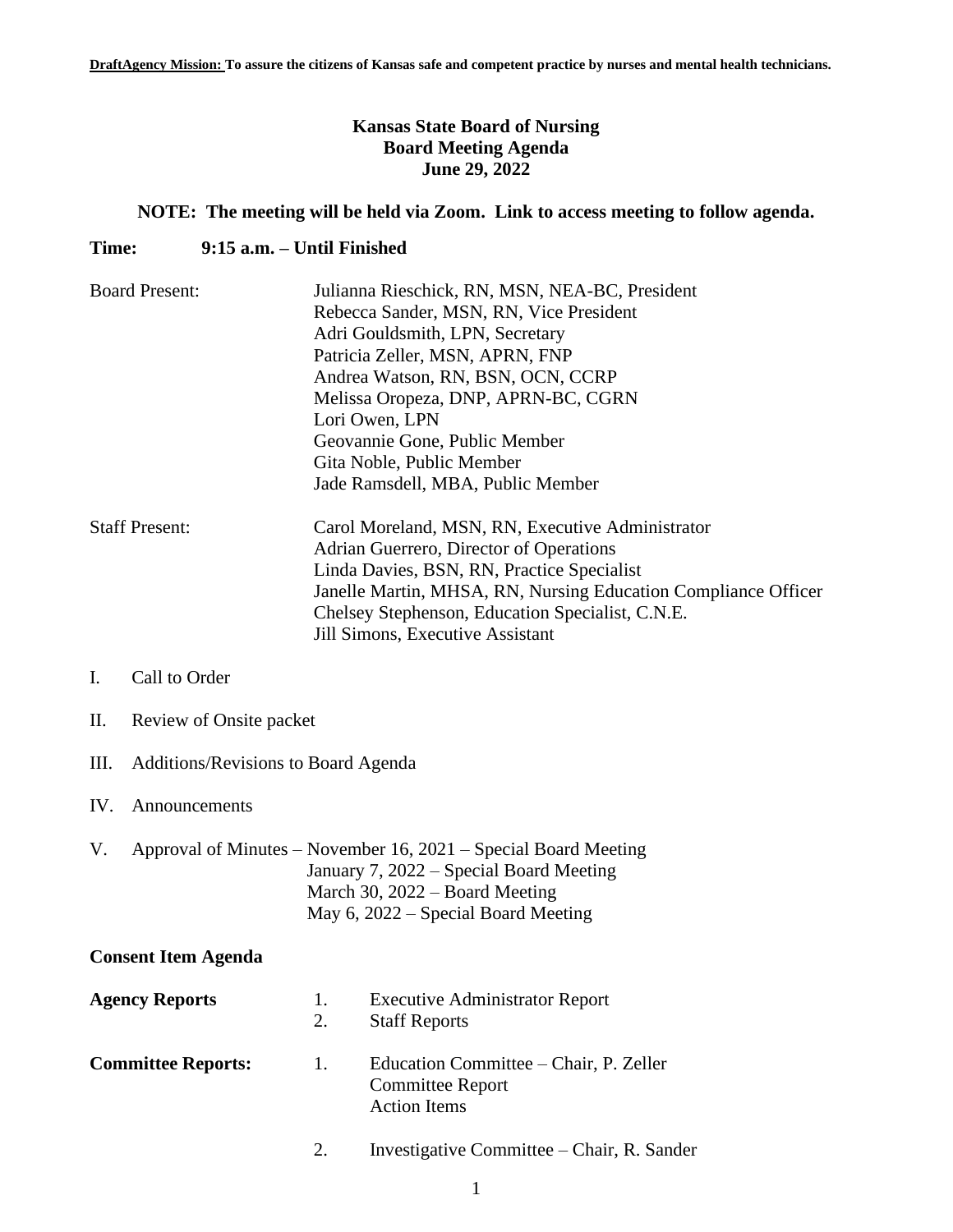Committee Report Action items

- 3. CNE/IV Therapy Advisory Committee Chair, J. Rieschick Committee Report Action Items
- 4. APRN Committee Chair, P. Zeller Committee Report Action Items
- 5. Practice Committee Chair, R. Sander Committee Report Action Items
- 6. Finance Committee Chair, J. Rieschick Committee Report Action items

## **Unfinished Business:**

- 1. CE Broker Update
- 2. Format for 2022 Committee and Board Meetings
- 3. Update on implementation of S Sub for HB 2279

#### **New Business:**

- 1. Summary of Recommendations to the 2022 Delegate Assembly
- 2. System Automation System Presentation
- 3. KNAP Presentation

Executive session if needed.

**(The meeting will proceed as set by the agenda. Open Forum will be held at 1:00 p.m. when a presenter is scheduled.)**

- VI. Agenda for September 2022 Board meeting
- VII. Adjourn:

**Please Note: Additional items, which have come to the attention of the Board, will be handled as time permits. Agenda is subject to change based upon items to come before the Board.**

**Handouts or copies of materials brought to the Board or Committees for discussion by committee members or visitors must be submitted to staff 30 calendar days prior to start of the meeting. Any items received after the 30th calendar day may be addressed at the meeting at the discretion of the President of the Board or Chairperson of the Committee.**

**Any individual with a disability may request accommodation to participate in the board meeting and may request the board packet in an accessible format. Requests for accommodation should be made at least five working days in advance of the board meeting by contacting Jill Simons at (785) 296-5752. Handicapped parking is available at the Landon State Office Building, and the north entrance to the building is accessible to individuals with disabilities.**

**Please click the link below to join the webinar:**

**<https://us02web.zoom.us/j/89345640583?pwd=OFJaZVphaXRwN1YrbEtUcVlIMks3dz09>**

**Passcode: KsbnBoard**

**Or One tap mobile :** 

 **US: +16699006833,,89345640583#,,,,\*632062551# or +12532158782,,89345640583#,,,,\*632062551# Or Telephone:**

 **Dial(for higher quality, dial a number based on your current location):**